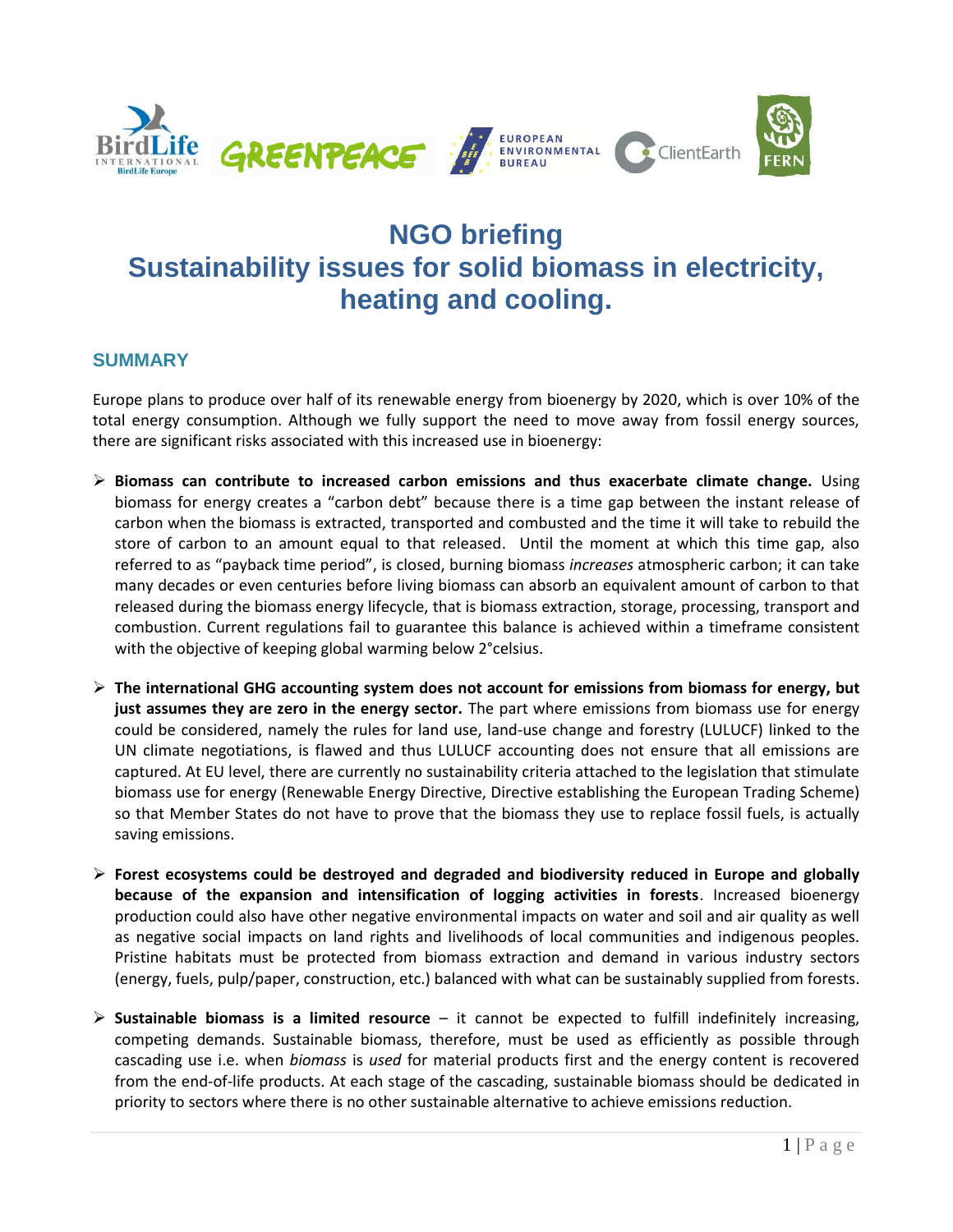# **1. Political background**

 $\overline{a}$ 

The Renewable Energy Directive (RED) sets a mandatory target for 20% of the EU's energy consumption to be renewable by 2020. The National Renewable Energy Action Plans (NREAPs) produced by each member state indicate that more than 50% of this renewable energy will come from biomass, while leaving the potential of other – more sustainable renewables – largely untapped. Therefore, more than 10% of the EUs final energy consumption will come from biomass by 2020. Biomass from woody sources, agriculture, fisheries and waste are all expected to increase, but woody biomass will remain the most important biomass source.

# **2. Growing demand for biomass and impacts on trade**

This increased use of biomass places a significant pressure on forests within Europe and around the world, on top of an already high demand for forest products such as paper, pulp, and timber for furniture and construction, and increased demand for land for vegetable oil, feed, food, and biofuel. The NREAPs of EU member states show that *indirect* sources of biomass from forestry (forest industry by-products such as sawdust) are, to a great extent, already being utilized. The biggest increase of solid biomass is therefore expected to come from *direct* forest sources (logging, residues from logging, landscape management residues and other).<sup>1</sup> This means that under the NREAPs, direct pressure on forests in the EU and globally will increase.

Several NREAPs explicitly anticipate a heavy dependence on imports. Biomass imports are expected to grow significantly from regions such as Russia, North America, Central and Southern America, and to a lesser extent Africa. According to the International Energy Agency (IEA), the total annual import of wood pellets into the EU under the business as usual scenario is expected to increase drastically from about 2.3 million tons in 2010 to over 16 million tons in 2020. $^2$ 



Fig. 1.10 - Anticipated growth in available solid biomass supply from the various sourcing regions in the high import scenario from 2010 (1) to 2020 (11)

<sup>&</sup>lt;sup>1</sup> European Commission Directorate General for Energy, State of play of EU biomass policy and update on biofuels policy. Presentation to Forestry & Cork Advisory Group, February 2011.

<sup>2</sup> IEA Bioenergy, "Global wood Pellet Industry – Market and Trade Study", December 2011, page 12: [http://www.bioenergytrade.org/downloads/t40-global-wood-pellet](http://www.bioenergytrade.org/downloads/t40-global-wood-pellet-market-study_final.pdf)[market-study\\_final.pdf](http://www.bioenergytrade.org/downloads/t40-global-wood-pellet-market-study_final.pdf)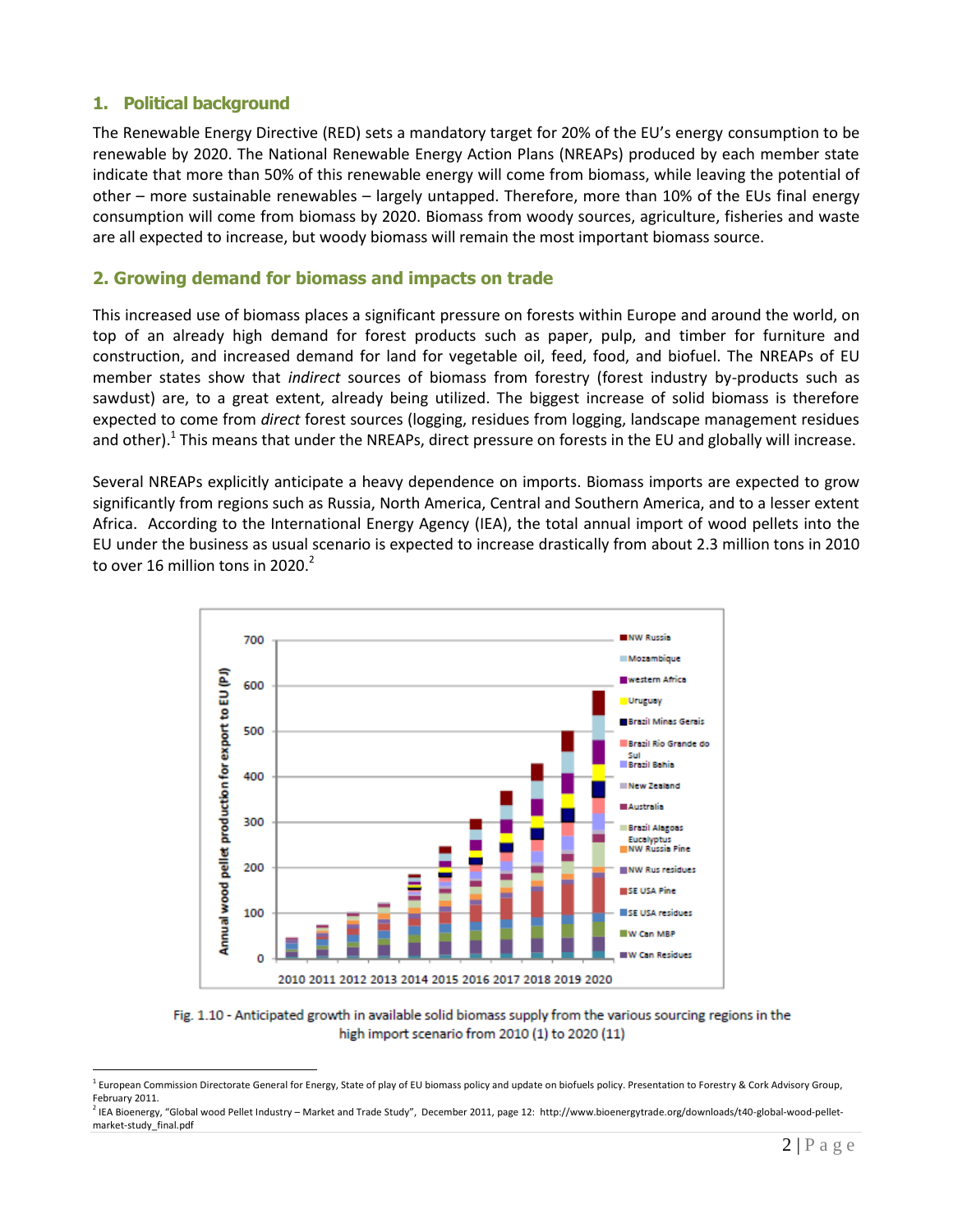A "high import" scenario was also developed by the International Environment Agency, based on the assumptions that the rapid growth of biomass demand in EU would trigger investments in additional pellet plants and a strong development of short rotation crops and energy plantations (i.e. Eucalyptus) in some areas of the world such as Brazil, Uruguay, West Africa, Mozambique and Russia. These assumptions lead to an additional amount of 17 million tons of wood pellets in 2020 compared to the business as usual scenario, bringing the total to almost 33 million tons by 2020<sup>3</sup>.

This increased EU demand for biomass in 2020 threatens to further accelerate deforestation and forest degradation globally, resulting in more CO2 emissions, biodiversity loss and social conflicts.

# **3. Climate impacts of biomass use**

#### Carbon Debt

The combustion phase of biomass can release as much greenhouse gases as fossil fuel combustion. Moreover, extracting, transporting and transforming biomass leads to significant additional carbon release to the atmosphere. In order for bioenergy to deliver emissions reductions, it is crucial to ensure that the total volumes of emissions are balanced out by increased carbon sequestration and storage in living forest biomass and the total ecosystem. But there is currently no guarantee that this will happen, or that it will occur within a reasonable timeframe consistent with the objective to maintain global warming below 2°celsius.

As underlined by the IPCC in its report on renewable energy sources and climate change mitigation (2011), it can take many decades, even centuries, before ecosystems; in particular forests, recapture the CO2 that is released immediately upon biomass combustion<sup>4</sup>. A study for BirdLife, the European Environmental Bureau (EEB) and Transport & Environment (T&E) by Joanneum Research<sup>5</sup> on the upfront carbon debt of biomass energy found that the carbon neutrality depends on the timeframe considered as well as on the biomass source. Additional fellings from forests can increase emissions over a 20-50 year timeframe compared to fossil fuels and only produce savings after two or three centuries. Harvested residues can increase emissions over a 20-year timeframe. Land conversion from forest to plantation could only produce a climate benefit after 150- 200 years, while conversion of cropland to forest can be carbon neutral, but may have knock on effects on crop production leading to indirect-land use change effects elsewhere.

With the science pointing to a need for global emissions to peak and decline by 2016, just four years away, and with the further risk of reaching atmospheric tipping points, we cannot afford to invest in renewable energy sources which create an enormous "carbon debt" which cannot be repaid in time to stabilise global warming and avoid dangerous climate change. Furthermore, in a climate-stressed world there is no guarantee that forests will be able to continue to absorb anthropogenic emissions at the scale they currently do over the long term. Worse, adding additional pressures on already vulnerable forest ecosystems could lessen their resilience to climate change.This issue must be addressed urgently if we are serious about achieving emission reductions and addressing climate change.

 $\overline{a}$ 3 IEA Bioenergy, "Global wood Pellet Industry – Market and Trade Study", December 2011, page 13: [http://www.bioenergytrade.org/downloads/t40-global-wood-pellet](http://www.bioenergytrade.org/downloads/t40-global-wood-pellet-market-study_final.pdf)[market-study\\_final.pdf](http://www.bioenergytrade.org/downloads/t40-global-wood-pellet-market-study_final.pdf)

Chum, H., A. Faaij, J. Moreira, G. Berndes, p. dhamija, H. dong, B. Gabrielle, A. Goss Eng, W. Lucht, M. Mapako, O. Masera Cerutti, T. McIntyre, T. Minowa, K. pingoud,. Bioenergy. In IpCC Special Report on Renewable Energy Sources and Climate Change Mitigation. 2011. press, University. Cambridge. IpCC. http://srren.ipccwg3.de/report/IPCC\_SRREN\_Ch02.pdf/view

<sup>&</sup>lt;sup>5</sup> The upfront carbon debt of bioenergy, Joanneum Research, May 2010; paper now published Zanchi et al in GCB Bioenergy 2011.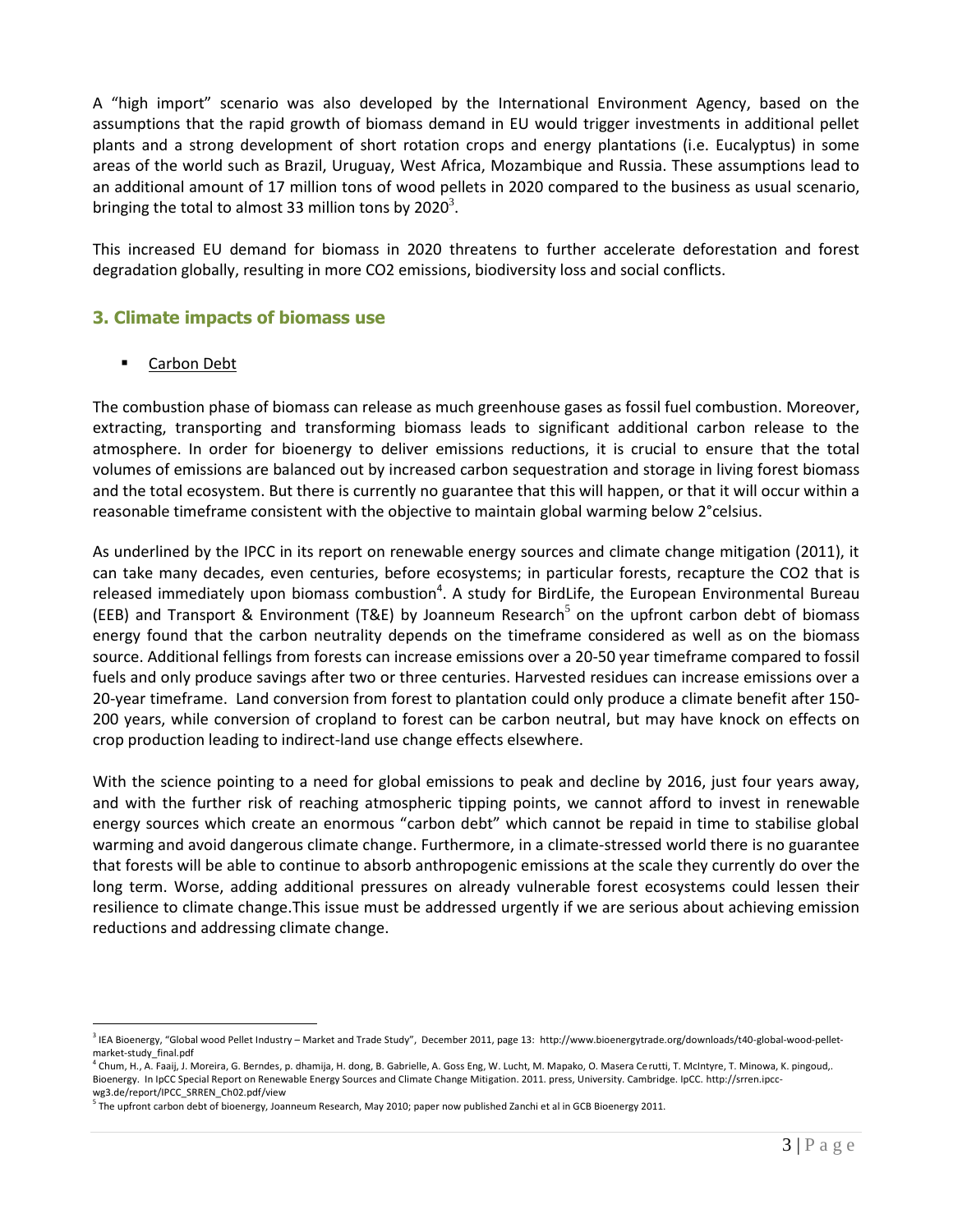## Shortcomings in the Greenhouse Gas Accounting Method

The international accounting rules for emissions from Land Use, Land Use Change and Forestry (LULUCF) reflects a political outcome agreed under the UNFCCC negotiations rather than an accurate accounting system. The negotiated rules enable countries to only account for emissions seen as additional to a business as usual baseline. Therefore emissions from harvesting trees for bioenergy that are projected by a country as "business as usual", could be included in the baseline and would thus not appear as additional emissions in a country's accounts. A number of countries have inflated their baselines compared to historical levels. For example, Finland has included much higher levels of harvesting than past levels or indeed than appear to represent a genuine business as usual scenario.

The current EU proposal on LULUCF states an intention to close loopholes on biomass carbon accounting, but it does not address this issue of dishonest baselines which hide increased emissions from biomass under a business as usual projection. Nor does the proposal address how emissions from countries not party to the Kyoto Protocol will be accounted for, so emissions from US and Canadian imports for example, will still be ignored.

Currently biomass energy production is considered as carbon neutral in EU laws. This flawed assumption is exacerbated by the fact that the EU does not have mandatory criteria ensuring sustainability in the use of biomass for energy production. Consequently member states are not required to check whether the biomass they stimulate actually is sustainable and saves emissions. This is a huge problem, as it means that currently all kinds of biomass can be stimulated without being sure that it actually will deliver carbon savings and while – in certain – cases even exacerbating other environmental problems.

An opinion published by the Scientific Committee of the European Environment Agency (EEA)<sup>6</sup> in September 2011 stated that there is a "serious accounting error" in the baseline definition in European bioenergy policy. According to the Committee, a major accounting flaw exists in EU legislation whereby counting biomass used for power generation as 'zero emissions' is incorrect and will have "immense" negative consequences for the environment. They state that the re-absorption of atmospheric carbon by living vegetation should not be ascribed to bioenergy as it would have occurred anyway due to natural growth; bioenergy policy should ensure that only biomass which *adds* to the natural growth of carbon stocks, or which at least does not *reduce this growth*, is incentivised.

# **4. Availability of sustainable biomass**

 $\overline{a}$ 

Studies on the future potential wood supply in the EU indicate an imbalance between supply and demand to meet the existing material use and extrapolated renewable energy needs in the EU, if the importance of wood in the biomass component of the total renewable energy supply remains constant and overall energy use is not reduced.<sup>7</sup>. Moreover at global level, we will see an increasing deficit in wood supply through many regions in the coming years<sup>8</sup>. For rational planning it is necessary that a comprehensive assessment of the availability of sustainable biomass supply and the competing uses of the materials be completed, and be offered for public comment. Biomass resources are limited and already heavily utilized. Tapping additional sources of biomass, either regionally or internationally, can be expected to have ecological, social and climatic repercussions.

<sup>6</sup> Scientific Committee of the European Environment Agency, Opinion on Greenhouse Gas Accounting in relation to Bioenergy, September 2011, <http://www.eea.europa.eu/about-us/governance/scientific-committee/sc-opinions/opinions-on-scientific-issues/sc-opinion-on-greenhouse-gas> <sup>7</sup> Mantau U. et al, *Real potential for changes in growth and use of EU forests*, EU Wood final report, June 2010.

<sup>8</sup> Global Wood Supply, presentation by Sten Nilsson, CEO of Forest Sector Insights, at the European Parliament, November 2011, [http://www.fern.org/sites/fern.org/files/Nilsson\\_Brussels\\_Europ-Parlia-reduced-1.pdf](http://www.fern.org/sites/fern.org/files/Nilsson_Brussels_Europ-Parlia-reduced-1.pdf)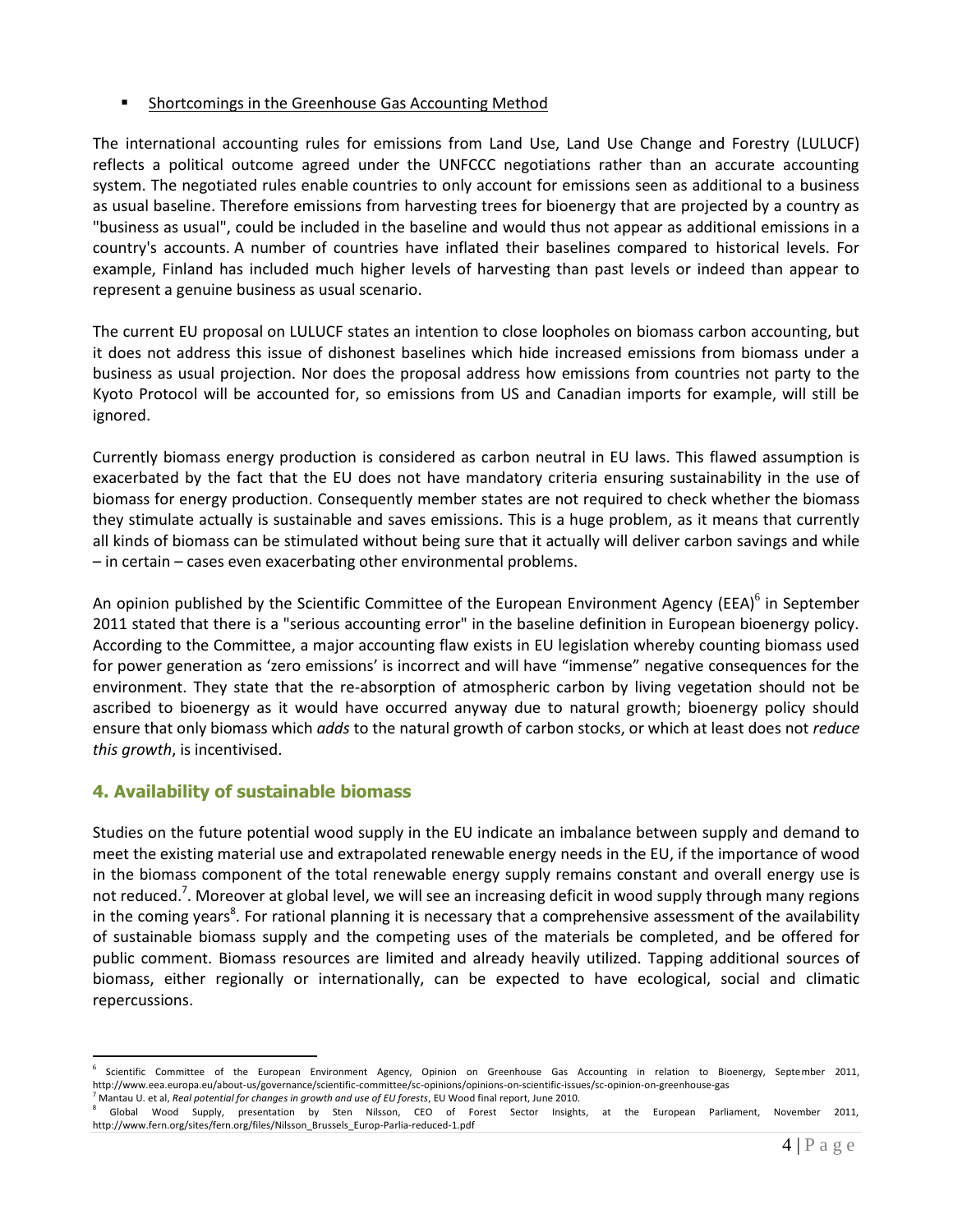The EEA scientific opinion says that *"if bioenergy could or should provide 20% to 50% of the world's energy needs in coming decades […] doing so would require doubling or tripling the total amount of plant material currently harvested from the planet's land."* The notion that forest biomass is infinitely available in quantities sufficient to meet an ever increasing demand is plainly wrong and following it will lead to bad policy decisions.

## **5. Biodiversity loss and vulnerability of forest ecosystems in Europe**

In its recent 'State and Outlook 2010 Report, <sup>9</sup> the EEA already warned about the poor environmental conditions of European forests. Most of the European forests are heavily exploited. Exploited forests lack sufficient levels of deadwood as well as older trees which function as a habitat for numerous species<sup>10</sup>. In 2009 a Commission report focusing on the conservation status of Europe's most vulnerable habitats and species (protected under the Habitats Directive) identified nearly two thirds of forest habitats as having unfavorable conservation status<sup>11i</sup>. If member states authorize to intensify the extraction of biomass from forests already under stress, biodiversity decline and other forest ecosystems impacts in Europe are likely to worsen.

## **6. Biomass sustainability criteria in Europe**

Currently biomass is identified by Member States as an important tool to help them achieve their renewable energy targets under the Renewable Energy Directive. Despite attempts by a few Member States to develop biomass sustainability criteria, so that only biomass complying with these criteria could be accounted towards those targets, there is still no EU wide vision for how biomass can positively contribute to a low carbon energy mix in a sustainable and efficient way. In the meantime, large-scale developments are being planned and implemented, increasing the risk that we become 'locked in' to an unsustainable industry. The longer we wait, the harder it will be to develop a meaningful sustainability scheme for energy uses of biomass; therefore an ambitious legislative proposal is urgently needed.

# **CONCLUSIONS - ESSENTIAL ACTIONS TO ENSURE A SUSTAINABLE BIOENERGY POLICY**

- **O** To succeed, EU bioenergy policy must be developed within an overall framework that reduces overall energy demand, increases energy efficiency and which seeks to minimize energy production from combustion sources, favouring non-combustion forms of renewable energy.
- **E** Even with the demand for energy reduced as in the principle above, the supply of biomass for energy production needs to be constrained to that, which:
	- Is consistent, according to comprehensive accounting of GHG emissions as the atmosphere sees them in the short- and long-term, with keeping the average global temperature rise below 2°celsius; and
	- Can sustainably be supplied from the forests and other ecosystems. EU bioenergy policy should be based on a comprehensive assessment of the availability of sustainable biomass, and considering other competing demands and needs that also rely on limited biomass resources.

 $\overline{a}$ 

<sup>&</sup>lt;sup>9</sup> EEA, Martin J. et al, The European environment: State and outlook 2010: Synthesis, 2010.

<sup>10</sup> Commission staff working document, accompanying document to the Communication from the Commission to the Council, European Parliament, the European Economic and Social Committee and the Committee of the Regions: A mid-term assessment of implementing the EC Biodiversity Action Plan - SEBI 2010 Biodiversity Indicators, SEC(2008) 3045

Report from the Commission to the Council and the European Parliament. Composite Report on the Conservation Status of Habitat Types and Species as required under Article 17 of the Habitats Directive. COM(2009)358 - <http://ec.europa.eu/environment/nature/>